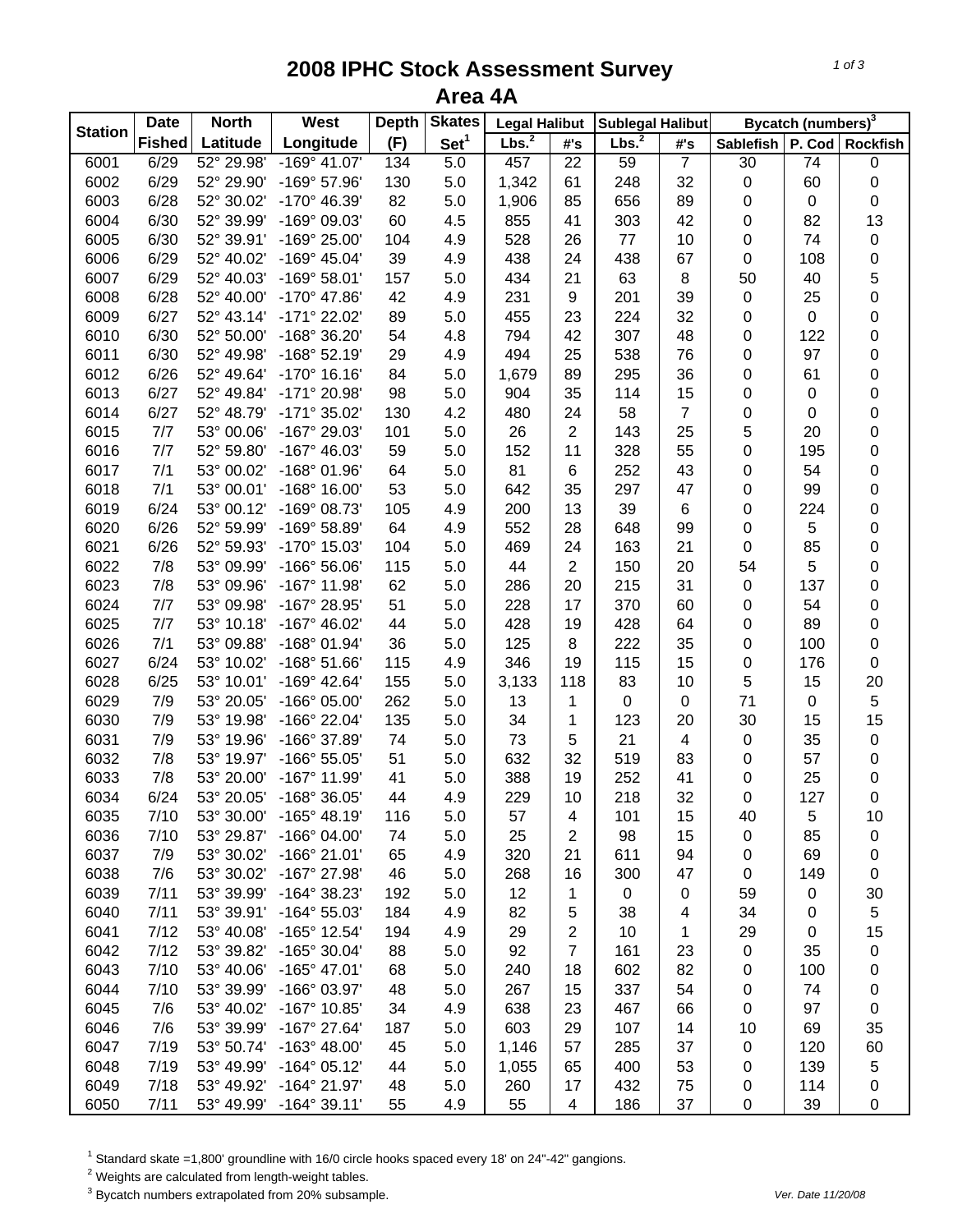## **2008 IPHC Stock Assessment Survey Area 4A**

| <b>Station</b> | <b>Date</b>   | <b>North</b> | West                  | <b>Depth</b> | <b>Skates</b>    | <b>Legal Halibut</b> |                          | <b>Sublegal Halibut</b> |                 |                  | Bycatch (numbers) <sup>3</sup> |                 |
|----------------|---------------|--------------|-----------------------|--------------|------------------|----------------------|--------------------------|-------------------------|-----------------|------------------|--------------------------------|-----------------|
|                | <b>Fished</b> | Latitude     | Longitude             | (F)          | Set <sup>1</sup> | Lbs. <sup>2</sup>    | #'s                      | Lbs. <sup>2</sup>       | #'s             | <b>Sablefish</b> | P. Cod                         | <b>Rockfish</b> |
| 6051           | 7/11          | 53° 50.00'   | -164° 56.30'          | 64           | 5.0              | $\overline{75}$      | $\overline{5}$           | 181                     | $\overline{30}$ | $\pmb{0}$        | $\overline{15}$                | $\pmb{0}$       |
| 6052           | 7/12          | 53° 50.02'   | -165° 11.88'          | 58           | 4.9              | 27                   | $\overline{c}$           | 280                     | 50              | 0                | 49                             | $\mathbf 0$     |
| 6053           | 7/12          | 53° 50.04'   | -165° 29.13'          | 51           | 4.9              | 36                   | 3                        | 439                     | 78              | 0                | 107                            | 0               |
| 6054           | 7/17          | 53° 49.98'   | -165° 45.99'          | 42           | 5.0              | 24                   | 1                        | 191                     | 42              | 0                | 149                            | $\mathbf 0$     |
| 6055           | 7/17          | 53° 50.00'   | -166° 02.82'          | 42           | 5.0              | 345                  | 13                       | 604                     | 111             | 0                | 0                              | $\mathbf 0$     |
| 6056           | 7/17          | 53° 50.25'   | -166° 19.99'          | 148          | 5.0              | 171                  | $\overline{7}$           | 130                     | 18              | 0                | 50                             | 5               |
| 6057           | 7/19          | 54° 00.02'   | $-164^{\circ}$ 06.01' | 41           | 5.0              | 172                  | 12                       | 323                     | 60              | 0                | 158                            | $\mathsf 0$     |
| 6059           | 7/18          | 54° 00.01'   | -164° 39.89'          | 54           | 5.0              | 211                  | 15                       | 644                     | 100             | 0                | 120                            | $\mathbf 0$     |
| 6060           | 7/18          | 54° 00.00'   | -164° 56.88'          | 44           | 5.0              | $\pmb{0}$            | $\pmb{0}$                | 204                     | 42              | 0                | 85                             | $\mathbf 0$     |
| 6061           | 7/13          | 53° 59.94'   | -165° 12.04'          | 42           | 5.0              | 822                  | 51                       | 524                     | 70              | 0                | 35                             | $\mathbf 0$     |
| 6062           | 7/13          | 54° 00.00'   | -165° 28.93'          | 41           | 5.0              | 224                  | 16                       | 460                     | 62              | 0                | 89                             | $\mathbf 0$     |
| 6063           | 7/13          | 53° 59.81'   | $-165^{\circ}$ 46.00' | 51           | 4.9              | 1,008                | 57                       | 871                     | 131             | 0                | 24                             | $\pmb{0}$       |
| 6064           | 6/18          | 54° 10.00'   | $-164^{\circ}$ 07.16' | 38           | 5.0              | 302                  | 21                       | 259                     | 38              | 0                | 167                            | $\mathbf 0$     |
| 6065           | 6/18          | 54° 09.75'   | $-164^{\circ} 25.00'$ | 48           | 5.0              | 72                   | 5                        | 122                     | 20              | 0                | 85                             | $\mathbf 0$     |
| 6066           | 6/18          | 54° 08.82'   | $-164^{\circ}$ 41.98' | 40           | 5.0              | 134                  | 8                        | 342                     | 59              | 0                | 25                             | $\mathbf 0$     |
| 7001           | 6/10          | 54° 30.01'   | -165° 43.69'          | 203          | 5.0              | 66                   | 5                        | 746                     | 121             | $\mathbf 0$      | 0                              | $\mathbf 0$     |
| 7002           | 6/11          | 54° 29.97'   | -166° 19.02'          | 271          | 5.0              | 672                  | 37                       | 49                      | 5               | 65               | 0                              | 0               |
| 7003           | 6/11          | 54° 30.05'   | -166° 36.00'          | 264          | 5.0              | 366                  | 20                       | 0                       | 0               | 5                | 0                              | 0               |
| 7004           | 6/13          | 54° 30.00'   | -166° 53.00'          | 261          | 4.9              | 1,179                | 53                       | 0                       | 0               | 25               | 0                              | 0               |
| 7006           | 6/10          | 54° 40.13'   | $-165^{\circ} 26.00'$ | 111          | 5.0              | 112                  | 8                        | 130                     | 18              | $\pmb{0}$        | 25                             | $\mathbf 0$     |
| 7007           | 6/14          | 54° 40.00'   | -165° 42.97'          | 181          | 4.9              | 221                  | 15                       | 669                     | 97              | 5                | 5                              | $\mathbf 0$     |
| 7008           | 6/14          | 54° 40.02'   | $-166°01.01'$         | 179          | 5.0              | 202                  | 16                       | 527                     | 72              | 0                | 0                              | $\mathbf 0$     |
| 7009           | 6/25          | 54° 39.97'   | -166° 18.02'          | 174          | $5.0\,$          | 90                   | 5                        | 60                      | $\overline{7}$  | 0                | 0                              | $\mathbf 0$     |
| 7010           | 6/11          | 54° 39.89'   | -166° 35.00'          | 186          | $5.0\,$          | 179                  | 12                       | 105                     | 13              | $\pmb{0}$        | 0                              | $\mathbf 0$     |
| 7011           | 6/13          | 54° 40.02'   | -166° 53.00'          | 208          | 4.9              | 1,060                | 59                       | 102                     | 12              | $\pmb{0}$        | 0                              | $\mathbf 0$     |
| 7012           | 6/13          | 54° 40.09'   | -167° 10.00'          | 247          | 5.0              | 267                  | 15                       | 20                      | $\overline{2}$  | $\pmb{0}$        | 0                              | $\pmb{0}$       |
| 7013           | 6/10          | 54° 50.00'   | -165° 25.01'          | 82           | 5.0              | 22                   | $\overline{c}$           | 102                     | 16              | 0                | 20                             | 0               |
| 7014           | 6/14          | 54° 49.91'   | -165° 43.00'          | 85           | 5.0              | 73                   | 5                        | 184                     | 25              | 0                | 120                            | $\mathbf 0$     |
| 7015           | 6/14          | 54° 49.96'   | -166° 00.01'          | 85           | 5.0              | 122                  | 8                        | 187                     | 25              | 0                | 25                             | $\pmb{0}$       |
| 7016           | 6/15          | 54° 50.00'   | $-166°$ 18.12'        | 90           | 5.0              | 267                  | 15                       | 59                      | $\overline{7}$  | 0                | 0                              | $\pmb{0}$       |
| 7017           | 6/15          | 54° 50.00'   | -166° 34.98'          | 108          | 5.0              | 180                  | 8                        | 15                      | $\overline{2}$  | 0                | 0                              | $\mathbf 0$     |
| 7018           | 6/25          | 54° 50.05'   | -166° 52.00'          | 144          | $5.0\,$          | 510                  | 25                       | 34                      | 4               | 0                | 25                             | $\mathbf 0$     |
| 7019           | 6/24          | 54° 50.00'   | $-167°$ 10.01'        | 194          | $5.0\,$          | 1,217                | 69                       | 312                     | 37              | 0                | 0                              | $\mathbf 0$     |
| 7021           | 6/15          | 55° 00.00'   | -166° 33.98'          | 81           | 5.0              | 49                   | 3                        | 13                      | $\overline{2}$  | $\boldsymbol{0}$ | 45                             | $\mathbf 0$     |
| 7022           | 6/25          | 54° 59.97'   | -166° 52.00'          | 84           | 4.9              | 147                  | 10                       | 0                       | 0               | 0                | 15                             | 0               |
| 7023           | 6/24          | 55° 00.00'   | -167° 08.97'          | 96           | 4.9              | 207                  | 13                       | 9                       | 1               | 0                | 5                              | 0               |
| 7024           | 6/24          | 55° 00.01'   | -167° 27.30'          | 163          | 4.9              | 117                  | 8                        | 80                      | 10              | 0                | 34                             | 0               |
| 7025           | 6/12          | 55° 10.06'   | -166° 33.96'          | 77           | 5.0              | 150                  | 8                        | 54                      | $\overline{7}$  | 0                | 126                            | 0               |
| 7026           | 6/12          | 55° 09.83'   | $-166°51.02'$         | 79           | 5.0              | 249                  | 12                       | 8                       | 1               | 0                | 45                             | 0               |
| 7027           | 6/12          | 55° 09.96'   | -167° 08.98'          | 82           | $5.0\,$          | 59                   | $\overline{\mathcal{A}}$ | 25                      | 4               | 0                | 15                             | 0               |
| 7028           | 6/23          | 55° 10.00'   | $-167^{\circ}$ 25.81' | 89           | 5.0              | 962                  | 59                       | 79                      | 10              | 0                | 40                             | 0               |
| 7029           | 6/23          | 55° 10.00'   | $-167°$ 43.94'        | 168          | 5.0              | 681                  | 46                       | 458                     | 53              | 0                | 35                             | 0               |
| 7030           | 6/23          | 55° 20.00'   | -167° 43.92'          | 91           | 5.0              | 379                  | 19                       | 69                      | 8               | 0                | 59                             | 0               |
| 7031           | 6/23          | 55° 20.00'   | $-168°01.06'$         | 203          | 4.9              | 1,114                | 64                       | 276                     | 31              | 0                | 0                              | 5               |
| 7032           | 6/22          | 55° 30.00'   | -168° 00.63'          | 79           | 5.0              | 213                  | 14                       | 110                     | 14              | 0                | 40                             | 0               |
| 7033           | 6/22          | 55° 30.00'   | -168° 18.87'          | 137          | 5.0              | 44                   | 3                        | 57                      | $\overline{7}$  | 0                | 64                             | 0               |
| 7034           | 6/22          | 55° 40.00'   | -168° 36.76'          | 79           | 5.0              | 35                   | 1                        | 30                      | 4               | 0                | 134                            | 0               |
| 7035           | 6/21          | 55° 50.00'   | -168° 37.07'          | 79           | 5.0              | 575                  | 22                       | 56                      | 8               | 0                | 163                            | 0               |
| 7036           | 6/21          | 55° 50.00'   | -168° 52.06'          | 157          | 5.0              | 189                  | 12                       | 142                     | 17              | 5                | 153                            | $\pmb{0}$       |
| 7037           | 6/21          | 56° 00.00'   | $-168^\circ$ 19.16'   | 88           | 5.0              | 119                  | 5                        | 128                     | 17              | $\pmb{0}$        | 70                             | $\pmb{0}$       |

 $^1$  Standard skate =1,800' groundline with 16/0 circle hooks spaced every 18' on 24"-42" gangions.<br><sup>2</sup> Weights are calculated from length-weight tables.

3 Bycatch numbers extrapolated from 20% subsample. *Ver. Date 11/20/08*